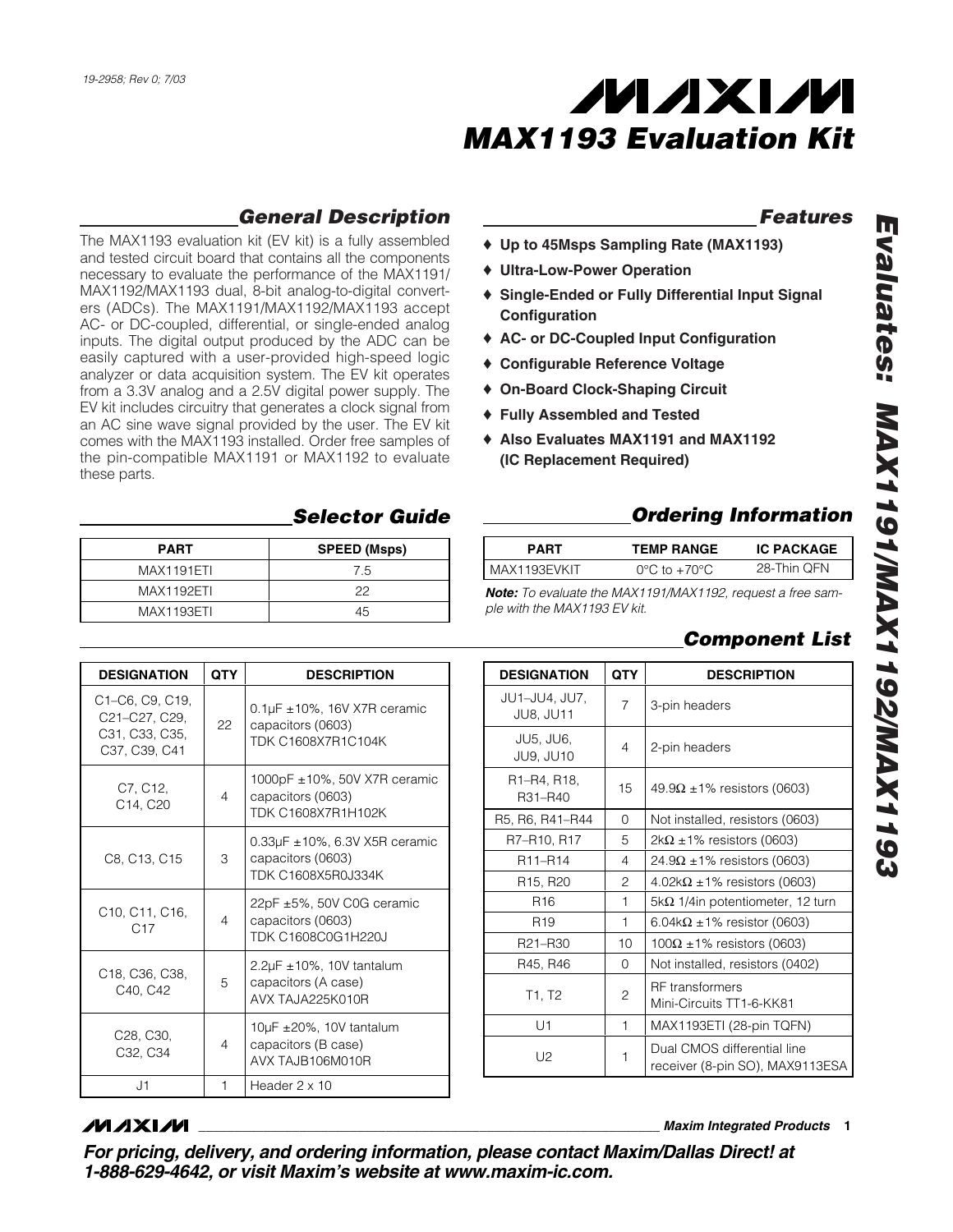| <b>DESIGNATION</b>                                                               | QTY            | <b>DESCRIPTION</b>                                                                                 |
|----------------------------------------------------------------------------------|----------------|----------------------------------------------------------------------------------------------------|
| UЗ                                                                               |                | Buffer/drivers tri-state output<br>(48-pin TSSOP)<br><b>Texas Instruments</b><br>SN74ALVCH16244DGG |
| CLKIN, D/E INA,<br>$D/E$ INB, $S/E$ INA+,<br>S/E INA-.<br>$S/E$ INB+, $S/E$ INB- | $\overline{7}$ | SMA PC-mount connectors                                                                            |
| None                                                                             | 11             | Shunts (JU1-JU11)                                                                                  |
| None                                                                             |                | MAX1193 PC board                                                                                   |

## *Component List (continued)*

### *Quick Start*

- *Required Equipment*
- DC power supplies: Digital: 2.5V, 100mA Analog: 3.3V, 200mA
- Function generator with low-phase noise and low jitter for clock input (e.g., HP 8662A)
- Two function generators for analog signal inputs (e.g., HP 8662A)
- Logic analyzer or data-acquisition system (e.g., HP 1673, HP 16500C)
- Analog anti-aliasing filters
- Digital voltmeter

### *Procedures*

The MAX1193 EV kit is a fully assembled and tested surface-mount board. Follow the steps below for board operation. **Do not turn on power supplies or enable function generators until all connections are completed:**

1) Verify that shunts are installed across pins 2 and 3 of jumpers JU7 and JU8 (fully operational, outputs enabled).

- 2) Verify that no shunts are installed across jumpers JU9 and JU10.
- 3) Verify that a shunt is installed across pins 1 and 2 of jumper JU11 (internal reference mode).
- 4) Connect the logic analyzer to header J1. Both channel A and channel B data signal are multiplexed on header J1. Control signal  $A/\overline{B}$  on pin J1–J11 indicates whether data is from channel A (high) or from channel B (low).
- 5) Connect a 3.3V power supply to the VA and VADUT pads. Connect the ground terminal of this supply to the GND pad.
- 6) Connect a 2.5V power supply to the VDB and VODUT pads. Connect the ground terminal of this supply to the OGND pad.
- 7) Turn on both power supplies.
- 8) With a voltmeter, verify that 1.38V is measured across test point TP1 and GND. If the voltage is not 1.38V, adjust potentiometer R16 until 1.38V is obtained.
- 9) Connect the clock function generator to the CLKIN SMA connector.
- 10) Connect the output of the analog signal function generator to the input of the suggested anti-aliasing filters:
	- a) To evaluate **differential AC-coupled** analog signals, verify that shunts are installed on pins 2 and 3 of jumpers JU1–JU4. Connect the output of the analog anti-aliasing filters to the D/E\_INA and D/E\_INB SMA connectors.
	- b) To evaluate **single-ended AC-coupled** analog signals, verify that shunts are installed on pins 1 and 2 of jumpers JU1–JU6. Verify that resistors R5 and R6 are OPEN. Connect the output of the anti-aliasing filters to the S/E\_INA+ and S/E\_INB+ SMA connectors.

### *Component Suppliers*

| <b>SUPPLIER</b>   | <b>PHONE</b> | <b>FAX</b>   | <b>WEBSITE</b>        |
|-------------------|--------------|--------------|-----------------------|
| <b>AVX</b>        | 843-946-0238 | 843-626-3123 | www.avxcorp.com       |
| Mini-Circuits     | 718-934-4500 | 718-934-7092 | www.minicircuits.com  |
| <b>TDK</b>        | 847-803-6100 | 847-390-4405 | www.component.tdk.com |
| Texas Instruments | 972-644-5580 | 214-480-7800 | www.ti.com            |

**Note:** *Please indicate that you are using the MAX1193 when contacting these component suppliers.*

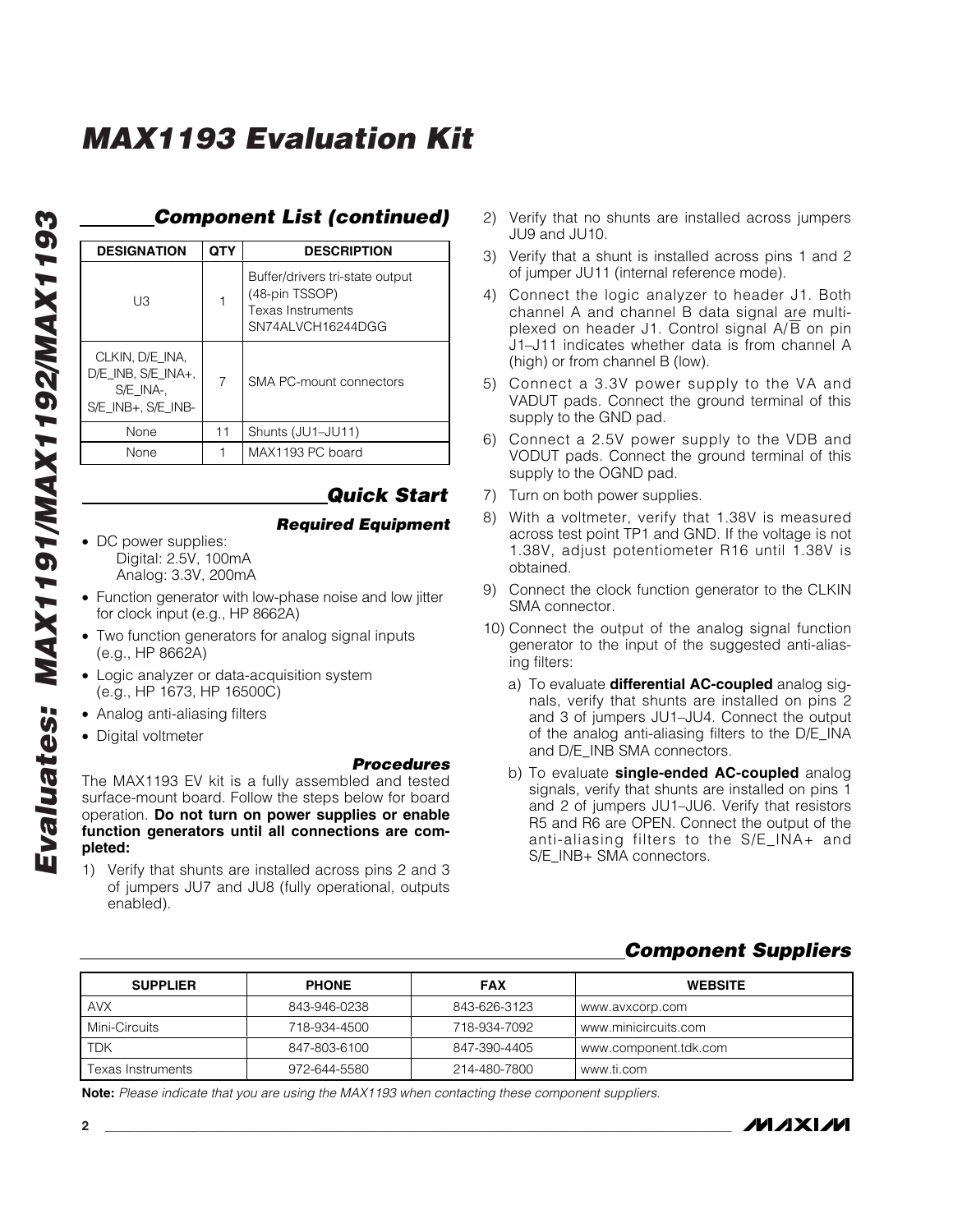- c) To evaluate **single-ended DC-coupled** analog signals, verify that shunts are installed on pins 1 and 2 of jumpers JU2 and JU3, and no shunts are installed on jumpers JU1, JU4, JU5 and JU6. Remove capacitors C2 and C3 and resistors R2 and R3. Install 0Ω resistors on the R5 and R6. Connect the outputs of the anti-aliasing filters to the S/E\_INA+ and S/E\_INB+ SMA connectors.
- d) To evaluate **differential DC-coupled** analog signals, verify that shunts are installed on pins 1 and 2 of jumpers JU2 and JU3, and no shunts are installed on jumpers JU1, JU4, JU5, and JU6. Remove capacitors C2 and C3 and resistors R2 and R3. Install 0Ω resistors on the R5 and R6. Connect the outputs of the anti-aliasing filters to the S/E\_INA+/- and S/E\_INB+/- SMA connectors.
- 11) Enable the function generators. Set the clock function generator for an output amplitude of 2.4VP-P  $(+11.6$ dBm) and a frequency ( $fCLK$ ) of  $\leq$ 45MHz. Set the analog input signal generators to the desired output test signal amplitudes and frequencies. The two function generators should be phase locked to each other.
- 12) Channel A data is presented on the falling edge and channel B data is presented on the rising edge of the logic analyzer clock.
- 13) Enable the logic analyzer, and begin collecting data.

### *Detailed Description*

The MAX1193 EV kit is a fully assembled and tested circuit board that contains all the components necessary to evaluate the performance of the MAX1191/MAX1192/ MAX1193 dual 8-bit ADCs. The ADCs provide the digitized data of their two input channels in multiplexed fashion on a single 8-bit bus. The EV kit comes with the MAX1193 installed, which can be evaluated with a maximum clock frequency (f<sub>CLK</sub>) of 45MHz. The MAX1193 accepts differential or single-ended analog input signals. With the proper board configuration (as specified below), the input signals can be AC- or DC-coupled.

The EV kit is based on a four-layer PC board design to optimize the performance of the MAX1193. Separate analog and digital power planes minimize noise coupling between analog and digital signals. For simple operation, the EV kit is specified to have 3.3V and 2.5V power supplies applied to analog and digital power planes, respectively. However, the digital plane can be operated from 1.8V to 3.3V without compromising performance. The logic analyzer's threshold must be adjusted accordingly.

Access to the digital outputs is provided through header J1 for channels A and B. The 0.1in 20-pin header easily interfaces with a user-provided logic analyzer or data acquisition system.

#### *Power Supplies*

The MAX1193 EV kit requires separate analog and digital power supplies for best performance. A 3.3V power supply is used to power the analog portion of the MAX1193 (VADUT) and the on-board clock-shaping circuit (VA). The MAX1193 analog supply voltage has an operating range of 2.7V to 3.6V. Note that 3.3V must be supplied to the VA pads to meet the minimum supply voltage of the clock-shaping circuit. A separate 2.5V power supply is used to power the digital portion (VODUT and VDB) of the MAX1193 and the buffer/driver (U3); however, it can operate with a supply voltage as low as 1.8V and as high as 3.6V. The digital power-supply voltage must not exceed the analog power-supply voltage.

#### *Clock*

An on-board clock-shaping circuit generates a clock signal from an AC sine-wave signal applied to the CLKIN SMA connector. The input signal should not exceed a magnitude of 2.6VP-P (+12.3dBm). The frequency of the signal should not exceed 45MHz for the MAX1193. The frequency of the sinusoidal input signal determines the sampling frequency of the ADC. Differential line receiver U2 processes the input signal to generate the CMOS clock signal. The signal's duty cycle can be adjusted with potentiometer R16. A clock signal with a 50% duty cycle (recommended) can be achieved by adjusting R16 until 1.38V (40% of the analog power supply) is produced across test points TP1 and GND when the analog supply voltage is set to 3.3V. The clock signal is available at the header pin J1- 1, which can be used as a clock source for the logic analyzer. Additionally, the signal pin J1-11 (A/B) is an image of the clock signal.

### *Input Signals*

The MAX1193 accepts differential or single-ended, AC-DC-coupled analog input signals. The EV kit accepts input signals with full-scale amplitude of less than 1.024VP-P (+4dBm). See Table 1 for proper jumper configuration.

**Note:** When a differential signal is applied to the ADC, the positive and negative input pins of the ADC each receive half of the input signal supplied at SMA connectors D/E\_INA and D/E\_INB with a DC offset voltage of VADUT/2.

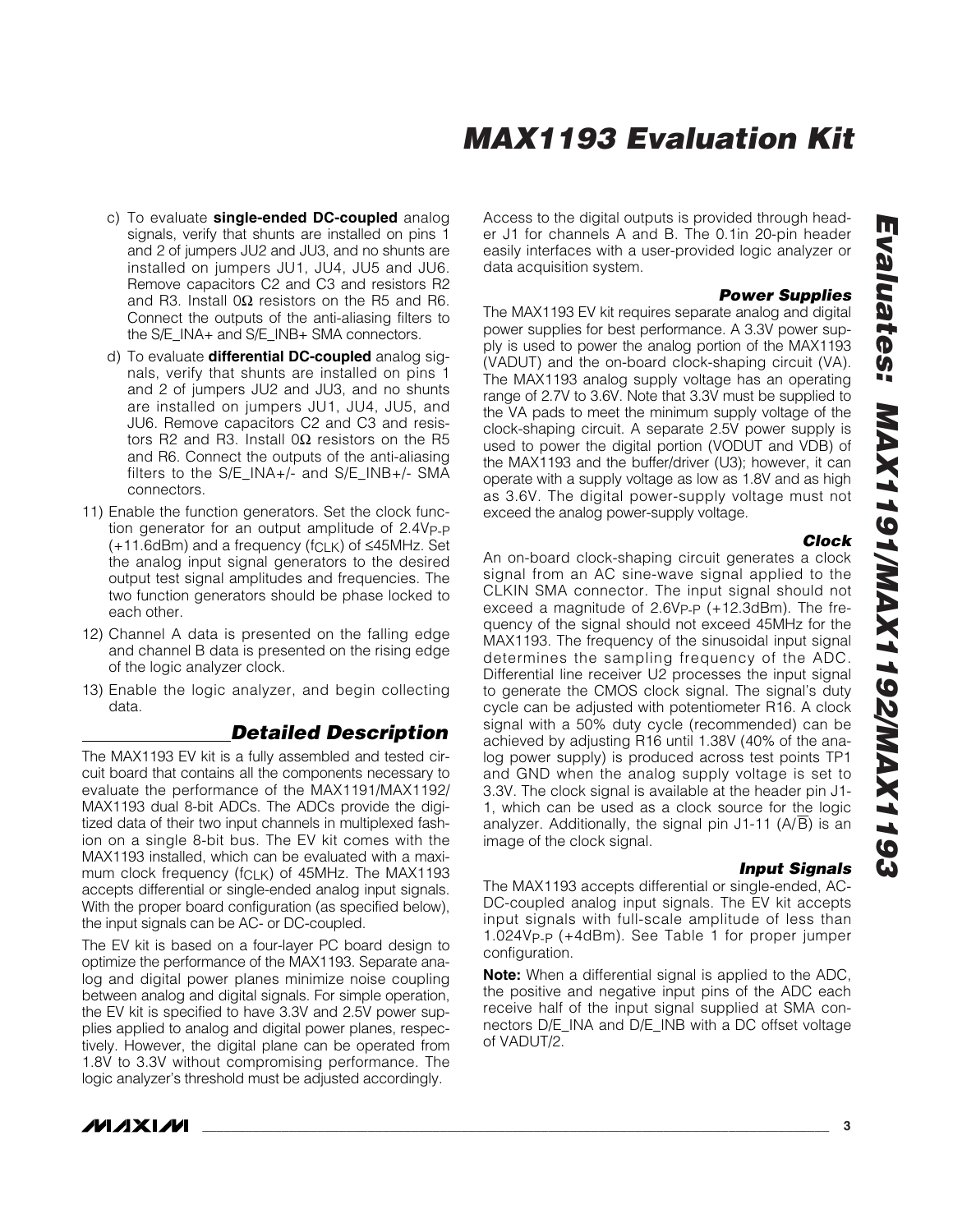## **Table 1. Single-Ended/Differential, AC-/DC-Coupled Jumper Configuration**

| <b>JUMPER</b> | <b>SHUNT POSITION</b> | <b>PIN CONNECTION</b>                                               | <b>EV KIT OPERATION</b>                                                                |  |
|---------------|-----------------------|---------------------------------------------------------------------|----------------------------------------------------------------------------------------|--|
| JU1           | 1 and $2$             | INA- pin connected to COM pin through R11                           |                                                                                        |  |
| JU2           | 1 and $2$             | INA+ pin AC-coupled to SMA connector<br>S/E_INA+ through R12 and C2 | Analog input signal is applied to channel A.<br>Single-ended input, AC-coupled.        |  |
| JU5           | Installed             | INA+ pin assumes the DC offset at the REFP<br>and REFN common       | • R5 opened (default)                                                                  |  |
| JU1           | Not installed         | INA- pin assumes no DC offset                                       | Analog input signal is applied to channel A.                                           |  |
| JU2           | 1 and $2$             | INA+ pin DC-coupled to SMA connector<br>S/E_INA+ through R12 and R5 | Single-ended input, DC-coupled.<br>• R5 shorted $(0\Omega)$ )                          |  |
| JU5           | Not installed         | INA+ pin assumes the DC offset from the<br>analog input source      | • C2 opened (removed)<br>• R2 opened (removed)                                         |  |
| JU1           | $2$ and $3$           | INA- pin connected to low-side of transformer<br>T1 through R11     | Analog input signal is applied to channel A.                                           |  |
| JU2           | $2$ and $3$           | INA+ pin connected to high-side of<br>transformer T1 through R12    | Differential input, AC-coupled.                                                        |  |
| JU1           | Not installed         | INA- pin DC-coupled to SMA connector<br>S/E_INA-through R11         | Analog input signal is applied to channel A.                                           |  |
| JU2           | 1 and $2$             | INA+ pin DC-coupled to SMA connector<br>S/E_INA+ through R12 and R5 | Differential input, DC-coupled.<br>• R5 shorted $(0\Omega)$ )<br>• C2 opened (removed) |  |
| JU5           | Not installed         | INA+ pin assumes the DC offset from the<br>analog input source      | • R2 opened (removed)                                                                  |  |
| JU3           | 1 and $2$             | INB+ pin AC-coupled to SMA connector<br>S/E_INB+ through R13 and C3 | Analog input signal is applied to channel B.                                           |  |
| JU4           | 1 and $2$             | INB- pin connected to COM pin through R14                           | Single-ended input, AC-coupled.                                                        |  |
| JU6           | Installed             | INB+ pin assumes the DC offset at the REFP<br>and REFN common       | • R6 opened (default)                                                                  |  |
| JU3           | 1 and $2$             | INB+ pin DC-coupled to SMA connector<br>S/E_INB+ through R13 and R6 | Analog input signal is applied to channel B.<br>Single-ended input, DC-coupled.        |  |
| JU4           | Not installed         | INB- pin assumes no DC offset                                       | • R6 shorted $(0\Omega)$ )                                                             |  |
| JU6           | Not installed         | INB+ pin assumes the DC offset from the<br>analog input source      | • C3 opened (removed)<br>• R3 opened (removed)                                         |  |
| JU3           | $2$ and $3$           | INB+ pin connected to high side of<br>transformer T1 through R13    | Analog input signal is applied to channel B.                                           |  |
| JU4           | $2$ and $3$           | INB- pin connected to low side of transformer<br>T1 through R14     | Differential input, AC-coupled.                                                        |  |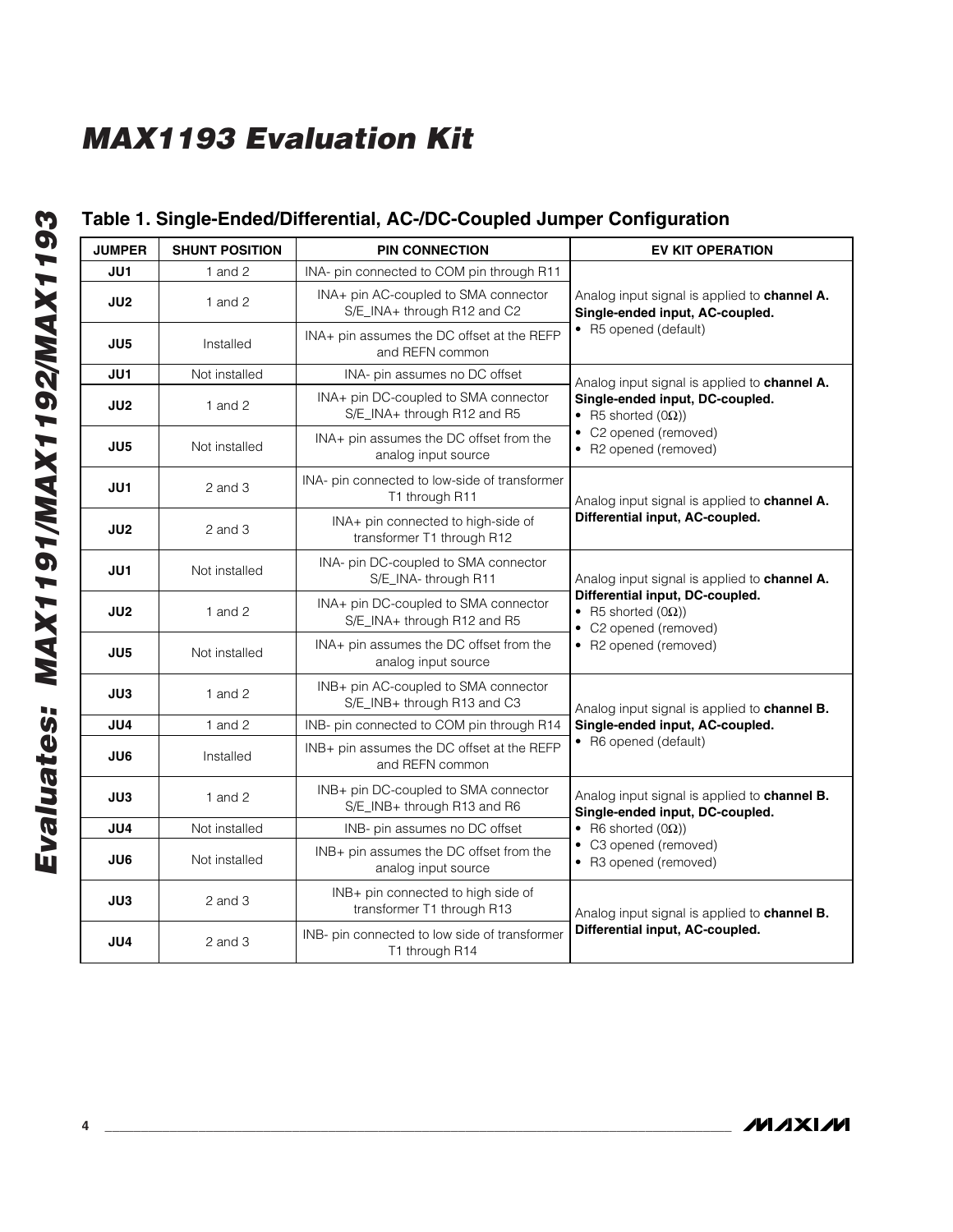### **Table 1. Single-Ended/Differential, AC-/DC-Coupled Jumper Configuration (continued)**

| <b>JUMPER</b> | <b>SHUNT POSITION</b> | <b>PIN CONNECTION</b>                                               | <b>EV KIT OPERATION</b>                                                              |
|---------------|-----------------------|---------------------------------------------------------------------|--------------------------------------------------------------------------------------|
| JU3           | 1 and 2               | INB+ pin DC-coupled to SMA connector<br>S/E_INB+ through R13 and R6 | Analog input signal is applied to channel B.                                         |
| JU4           | Not installed         | INB- pin DC-coupled to SMA connector<br>S/E INB-through R14         | Differential input, DC-coupled.<br>• R6 shorted $(0\Omega)$<br>• C3 opened (removed) |
| JU6           | Not installed         | INB+ pin assumes the DC offset from the<br>analog input source      | • R3 opened (removed)                                                                |

### **Table 2. Power-Down/Standby/Idle/Operating Mode Configurations**

| <b>JUMPER</b>   | <b>SHUNT POSITION</b> | <b>PIN CONNECTION</b>                                                       | <b>EV KIT OPERATION</b>                                                                                                            |  |  |  |
|-----------------|-----------------------|-----------------------------------------------------------------------------|------------------------------------------------------------------------------------------------------------------------------------|--|--|--|
| JU7             | 1 and $2$             | PD0 connected to OGND                                                       | MAX1193 in power-down mode—ADC off, Ref off,                                                                                       |  |  |  |
| JU8             | 1 and $2$             | PD1 connected to OGND                                                       | output Three-stated                                                                                                                |  |  |  |
| JU7             | 1 and $2$             | PD0 connected to OGND                                                       | MAX1193 in standby mode—ADC off, Ref on,                                                                                           |  |  |  |
| JU8             | $2$ and $3$           | PD1 connected to VODUT                                                      | output Three-stated                                                                                                                |  |  |  |
| JU7             | $2$ and $3$           | PD0 connected to VODUT                                                      | MAX1193 in idle mode-ADC on, Ref on,                                                                                               |  |  |  |
| JU8             | 1 and $2$             | PD1 connected to OGND                                                       | output Three-stated                                                                                                                |  |  |  |
| JU7             | $2$ and $3$           | PD0 connected to VODUT                                                      | MAX1193 in operating mode—ADC on, Ref on,                                                                                          |  |  |  |
| JU8             | $2$ and $3$           | PD1 connected to VODUT                                                      | output enabled                                                                                                                     |  |  |  |
| <b>JU7, JU8</b> | None                  | PD0, PD1 pads connected to external<br>control source (TTL/CMOS compatible) | PD0, PD1 = $00$ ; power-down mode<br>PD0, $PD1 = 01$ ; standby mode<br>PD0, PD1 = $10$ ; idle mode<br>PD0, PD1 = 11; operting mode |  |  |  |

### *Power-Down/Standby/ Idle/Operating Modes*

The MAX1193 EV kit also features jumpers that allow the user to enable or disable certain functions of the data converter. Jumpers JU7 and JU8 control the power-down, standby, idle, and operating modes of the MAX1193 EV kit. See Table 2 for jumper settings.

### *Reference Modes*

The MAX1193 EV kit provides three modes of operation for the reference: internal reference, buffered external reference, and unbuffered external reference modes. In internal reference mode, the REFIN pad is connected to VADUT. In buffered external reference mode, an external user-provided reference voltage of 1.024V may be connected at the REFIN pad. In unbuffered external reference mode, REFIN is connected to GND, and three external reference voltages should be used to drive REFP, REFN, and COM. Jumper JU11 selects the reference modes of the MAX1193 EV kit. See Table 3 for jumper settings.

## **Table 3. Reference Modes Configuration (Jumper JU11)**

| <b>SHUNT</b><br><b>POSITION</b> | <b>REFIN PIN</b><br><b>CONNECTION</b>                 | <b>EV KIT OPERATION</b>                                                                      |
|---------------------------------|-------------------------------------------------------|----------------------------------------------------------------------------------------------|
| 1 and 2                         | Connected to<br>VADUT                                 | Internal reference mode.<br>$V_{RFF} = V_{RFFP} - V_{RFFN} =$<br>0.512V                      |
| 2 and 3                         | Connected to GND                                      | Unbuffered external<br>reference mode.<br>REFP, REFN, COM pins<br>driven by external sources |
| <b>None</b>                     | Connected to<br>external reference<br>source (1.024V) | <b>Buffered external</b><br>reference mode.<br>$V$ RFF = $V$ RFFP - $V$ RFFN =<br>0.512V     |

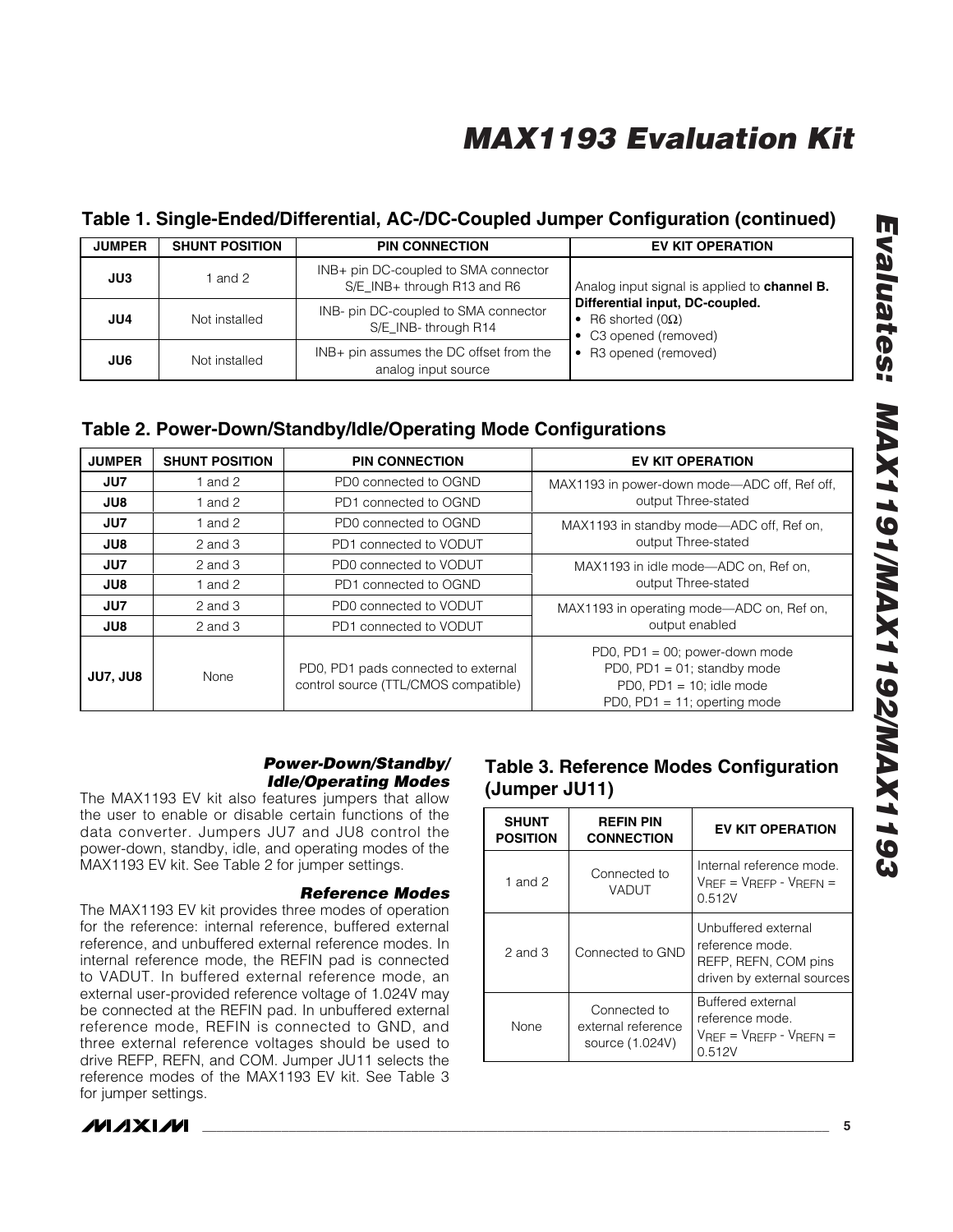*Digital Output Format* The MAX1193 features a single 8-bit, multiplex CMOScompatible digital output bus. Channel A is available at

the output during A/B high. Channel B is available at the output during  $A/\overline{B}$  low. The channel selection signal  $(A/\overline{B})$  is an image of the clock that may be used to synchronize the output data. Refer to the MAX1193 data sheet for more information.

A driver is used to buffer the ADC's digital outputs. This buffer is able to drive large capacitive loads, which may be present at the logic analyzer connection, without compromising the digital output signals. The outputs of the buffers are connected to header J1 located on the right side of the EV kit, where the user can connect a logic analyzer or data-acquisition system. See Table 4 for channel and bit locations on header J1.

All even-number pins on header J1 are connected to OGND.

## **Table 4. Header J1 Output Bit Location (Multiplexed Output Operation)**

| <b>CHANNEL</b>       | $A/\overline{B}$ | <b>BIT DO</b>  | <b>BIT D1</b>  | BIT D <sub>2</sub> | <b>BIT D3</b>  | <b>BIT D4</b> | <b>BIT D5</b> | BIT D6         | <b>BIT D7</b> |
|----------------------|------------------|----------------|----------------|--------------------|----------------|---------------|---------------|----------------|---------------|
| A                    |                  | $J1-3$         | $J1-5$         | $J1-7$             | $J1-9$         | $J1 - 13$     | $J1 - 15$     | $J1 - 17$      | $J1 - 19$     |
| (CLK $\downarrow$ )* |                  | A0             | A <sub>1</sub> | A2                 | AЗ             | A4            | A5            | A6             | A7            |
| в                    |                  | $J1-3$         | $J1-5$         | $J1-7$             | $J1-9$         | $J1 - 13$     | $J1 - 15$     | $J1 - 17$      | $J1 - 19$     |
| (CLK $\uparrow$ )*   |                  | B <sub>0</sub> | <b>B1</b>      | B <sub>2</sub>     | B <sub>3</sub> | <b>B4</b>     | <b>B5</b>     | B <sub>6</sub> | B7            |

\**Trigger signal for the logic analyzer.*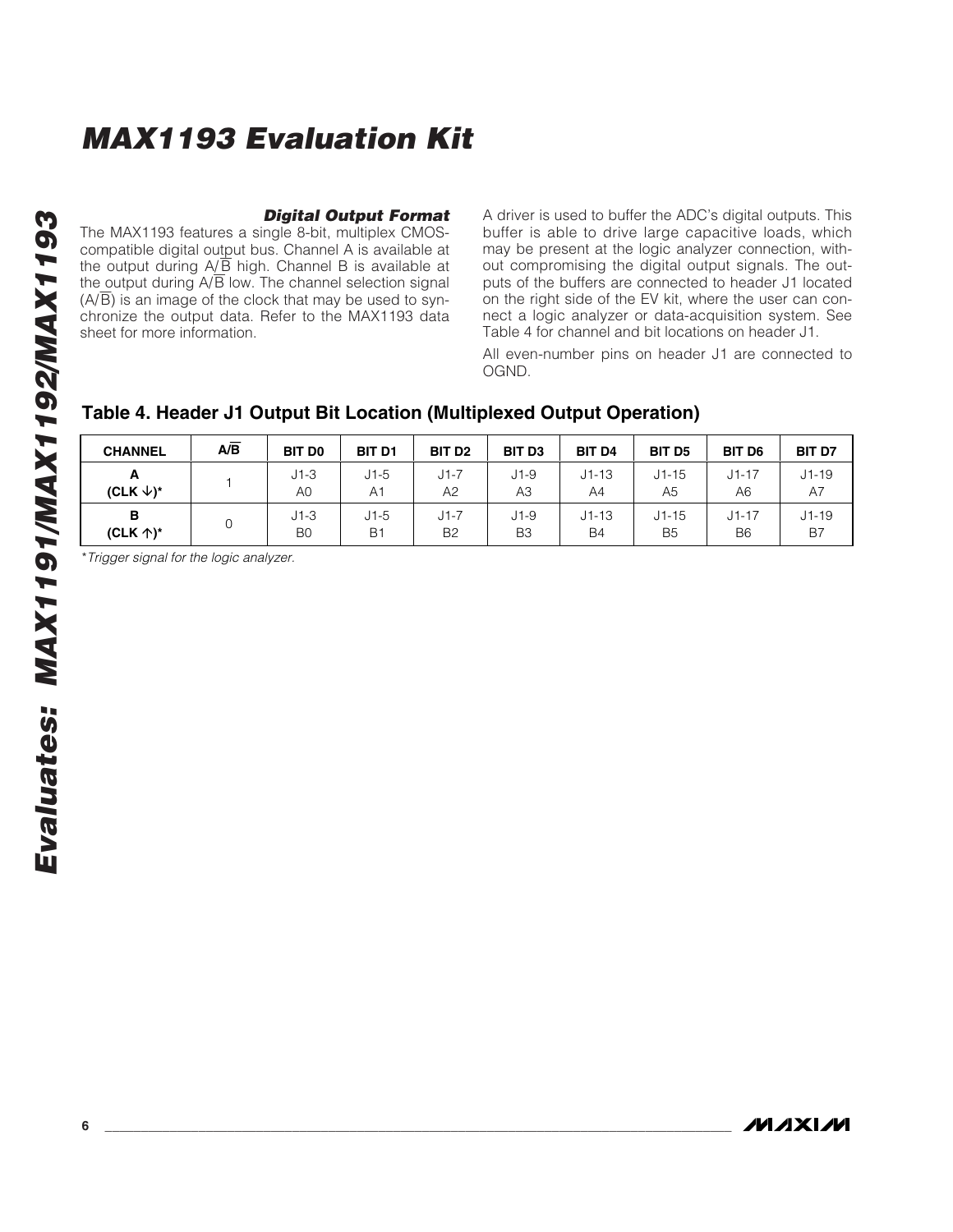

*Figure 1. MAX1193 EV Kit Schematic*

**MAXIW**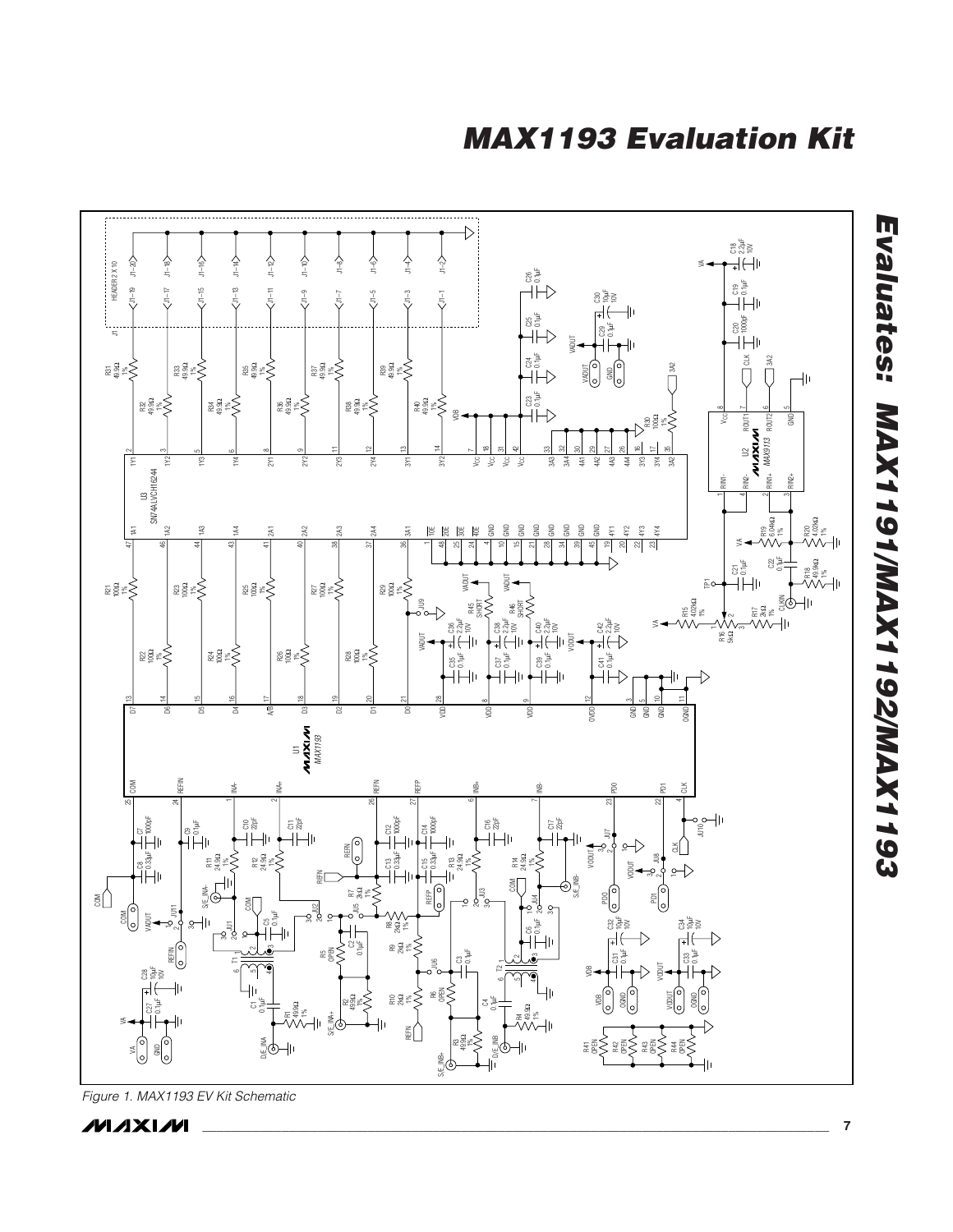Evaluates: MAX1191/MAX1192/MAX1193 *Evaluates: MAX1191/MAX1192/MAX1193* MAX1193 EVALUATION KIT  $\begin{picture}(180,10) \put(0,0){\line(1,0){10}} \put(15,0){\line(1,0){10}} \put(15,0){\line(1,0){10}} \put(15,0){\line(1,0){10}} \put(15,0){\line(1,0){10}} \put(15,0){\line(1,0){10}} \put(15,0){\line(1,0){10}} \put(15,0){\line(1,0){10}} \put(15,0){\line(1,0){10}} \put(15,0){\line(1,0){10}} \put(15,0){\line(1,0){10}} \put(15,0){\line($ <u>JU1</u>  $E$  $T1$ 읢  $\sum_{i=1}^{10.3}$  $D/E$  INA  $\frac{308}{90}$ **EDEDEDE**  $J\overline{U}$ Ĭ  $\overline{\bullet}$  $\frac{1}{\sqrt{2}}$  $JU11 = 0$ <br>1 2 3  $\cdot$ 321  $C<sub>32</sub>$  $S/E$ \_INA+  $J1$ The C31  $\overline{2}$ JU9  $\bullet$ O **FEE**  $\bullet$   $\blacksquare$ ---------JU10 n o R<sub>16</sub> g  $S/E$ \_INB+  $\overline{u}$ **R15** O  $\ddot{\bullet}$  $19$ 20  $\frac{1}{\sqrt{106}}$ JU3  $D/E$  INB  $\blacksquare$  $\bullet$  T<sub>2</sub> .  $\begin{array}{c}\n\bullet_{\mathsf{R4C4}}\n\end{array}$  $S/E$ \_INB-ाठ JC 04/03<br>REV-A<br>MADE IN THE USA **TUQO LION**  $\blacktriangleright$  $-1.0"$  –  $\blacksquare$ 

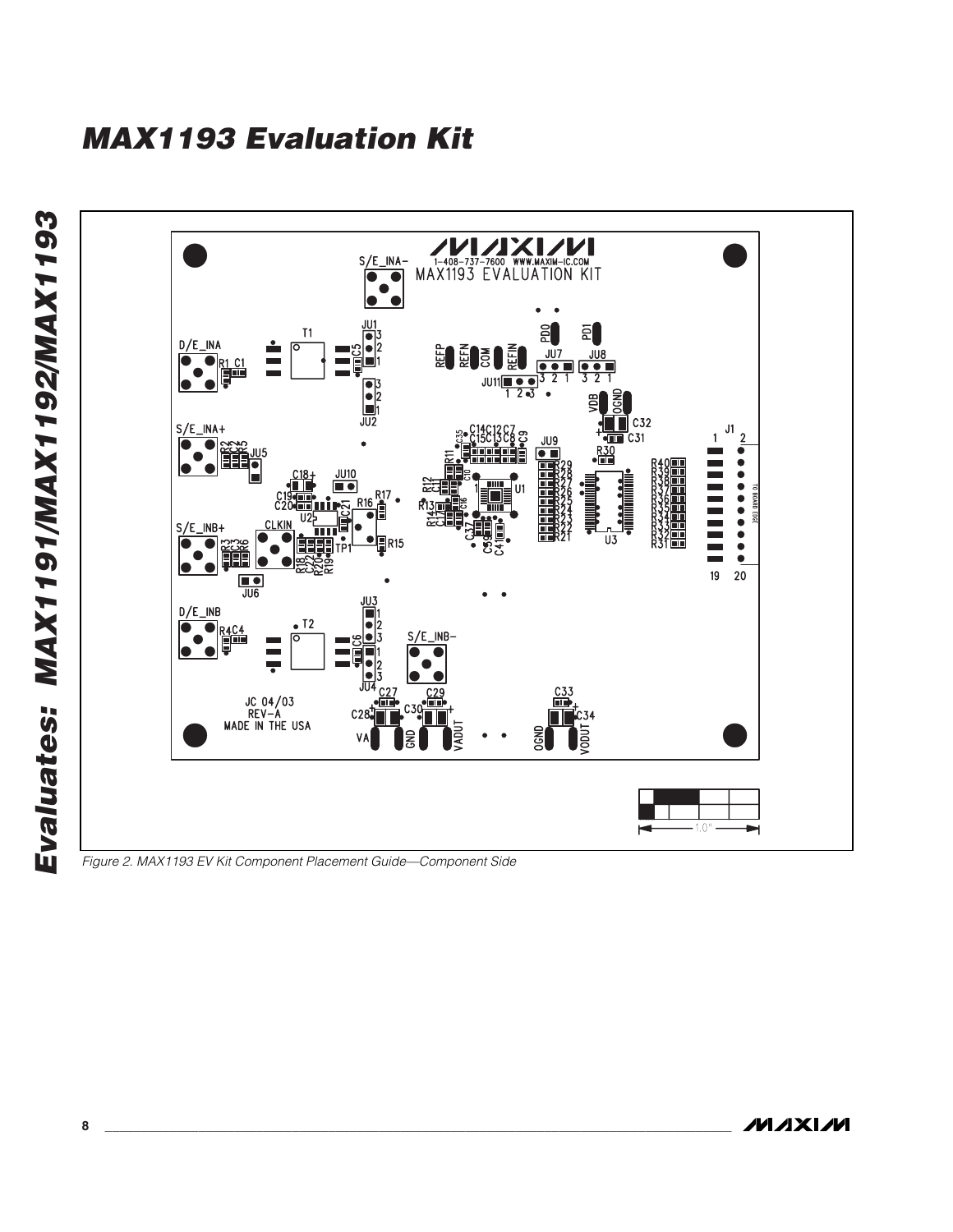

*Figure 3. MAX1193 EV Kit PC Board Layout—Component Side*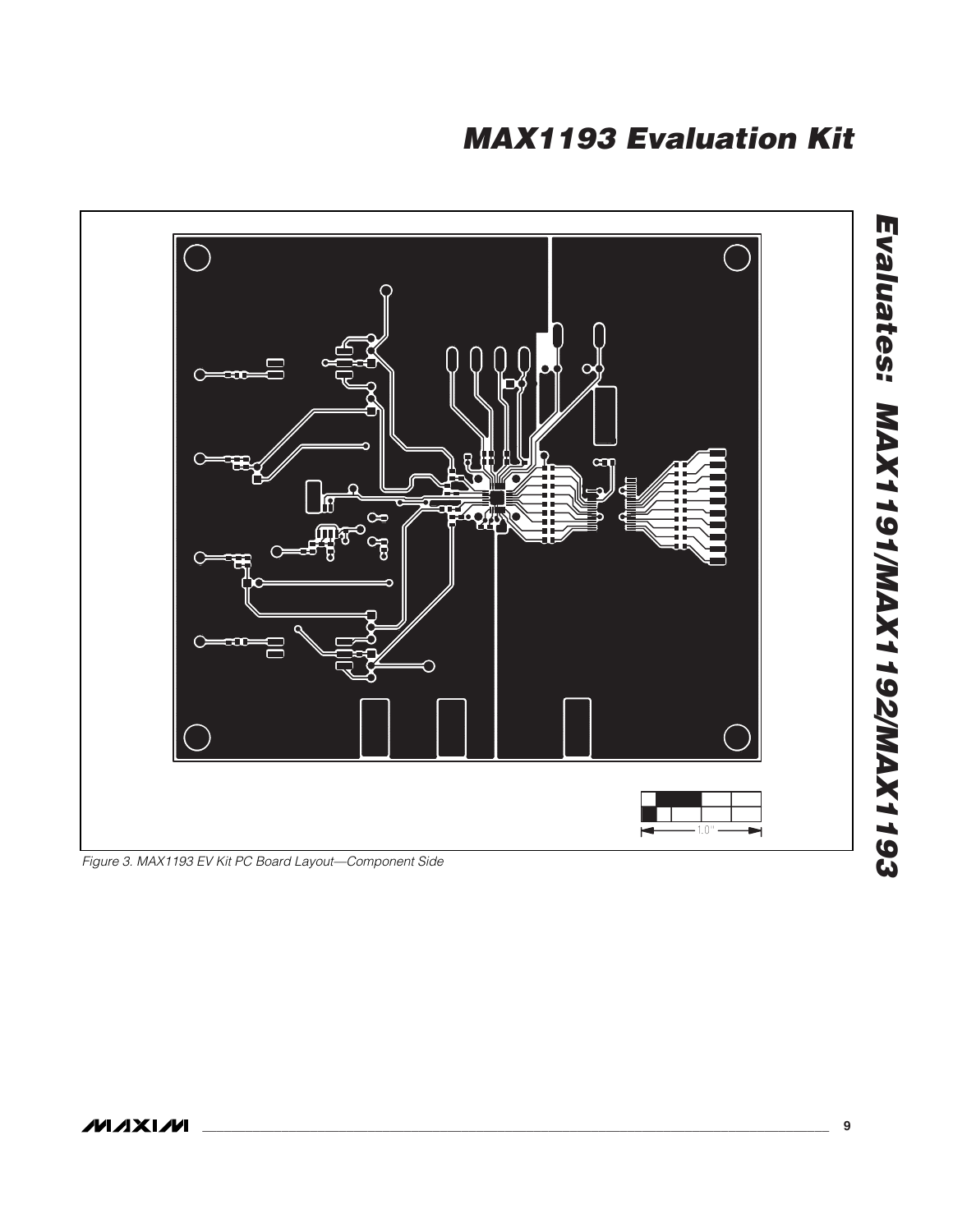

*Figure 4. MAX1193 EV Kit PC Board Layout—Ground Plane*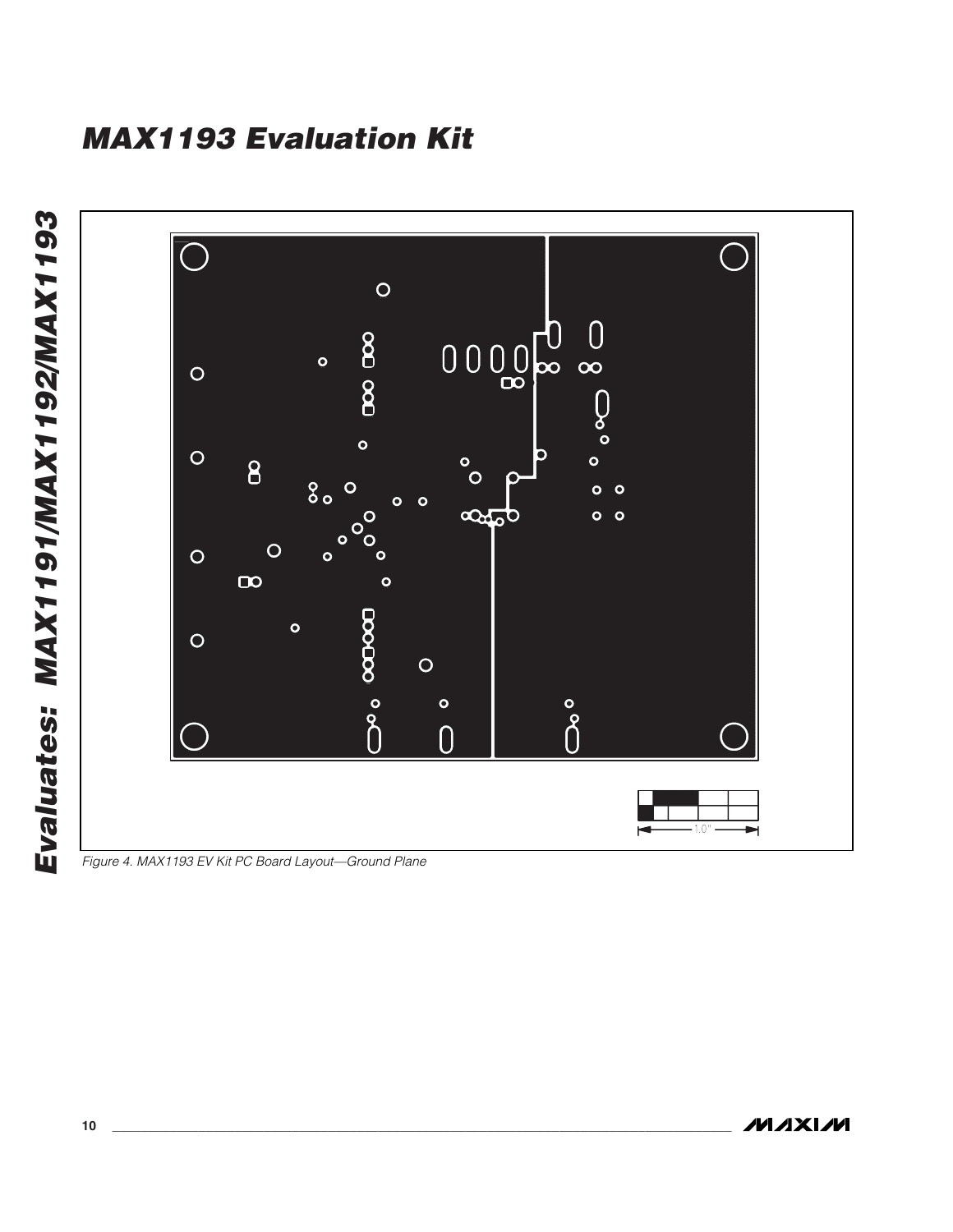

*Figure 5. MAX1193 EV Kit PC Board Layout—Power Plane*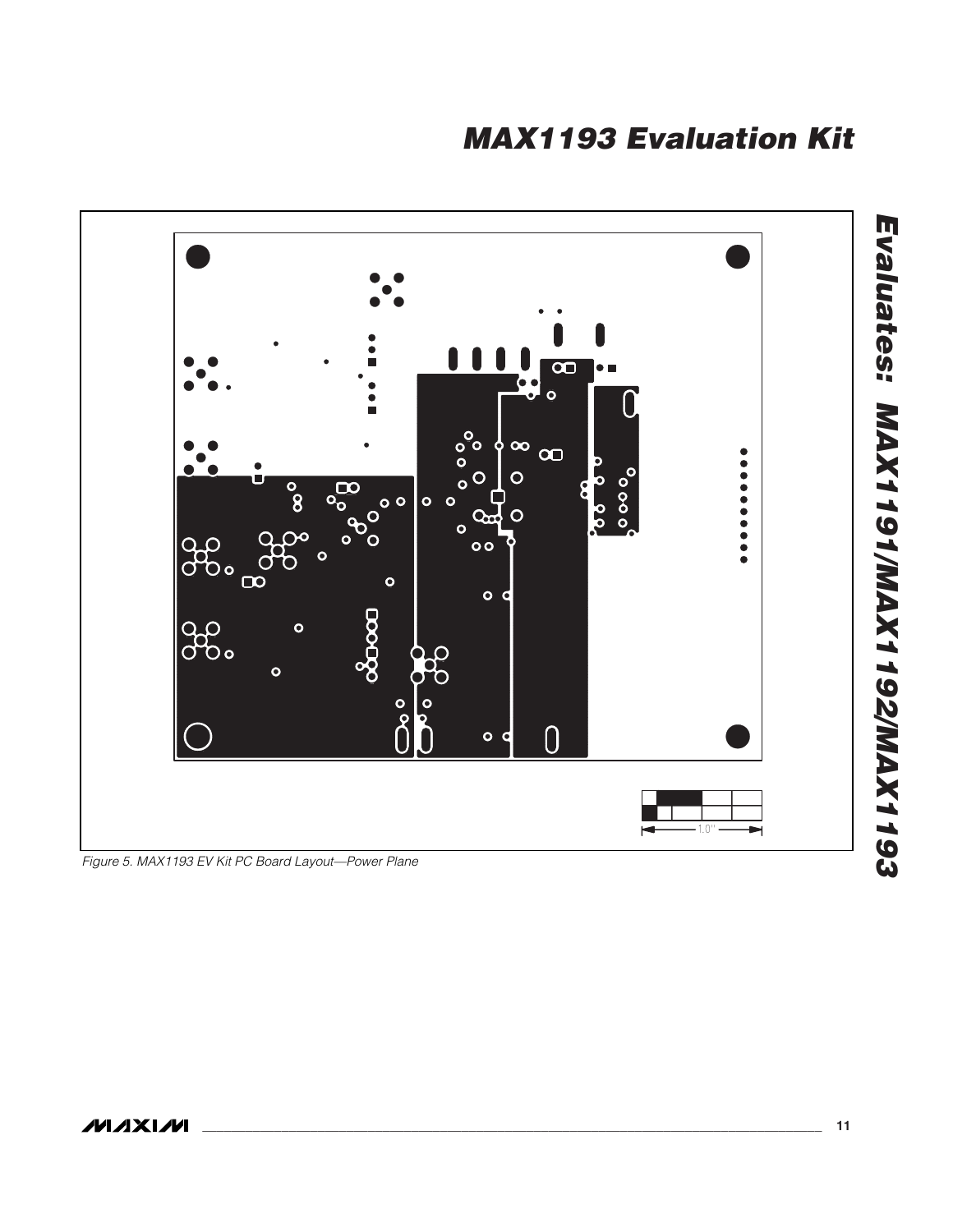